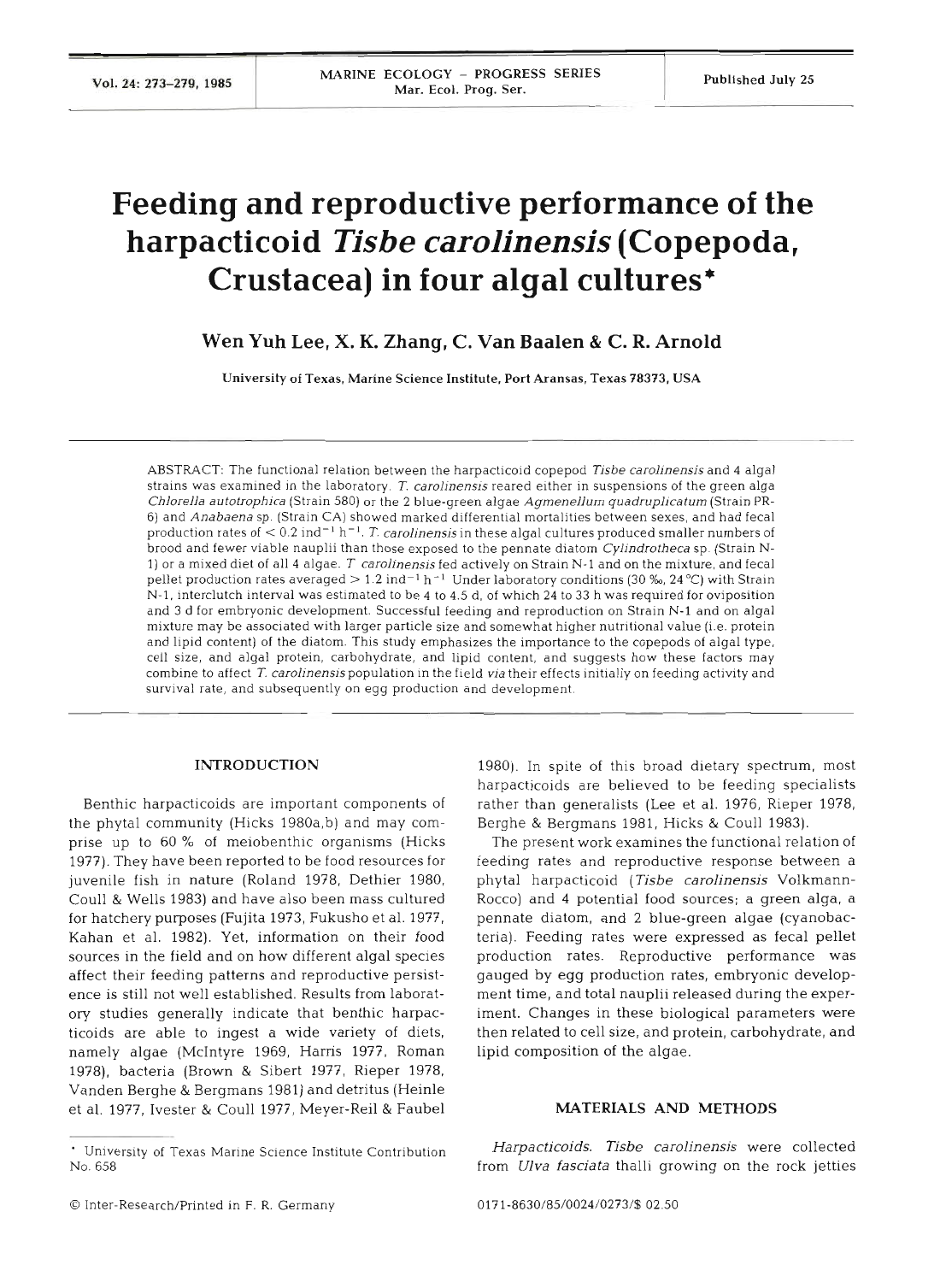near the University of Texas Port Aransas Marine Laboratory. They were placed in dishes (20cm  $\times$  7.5 cm) containing 1.2 l of 0.45 µm filtered seawater (30 %), and fed with dry *U. fasciata* fragments. The stock cultures were kept at room temperature (24"  $\pm$  1.5 C°).

*Algal diets.* Four algae were employed in this study: a pennate diatom *Cylindrotheca* sp. (Strain N-l), a green alga *Chlorella autotrophica* (Strain 580), and 2 blue-green algae, the coccoid form *Agmenellum quadruplicatum* (Strain PR-6), and *Anabaena* sp. (Strain CA). They were grown in 20 m1 ASP-2 medium (Van Baalen 1962) in  $22 \times 175$  mm Pyrex tubes. For the diatom, the ASP-2 medium also contained  $NaSiO_3·5H_2O$  (250 mg l<sup>-1</sup>), NH<sub>4</sub>Cl (50 mg l<sup>-1</sup>) and vitamin  $B_{12}$  (8  $\mu$ g l<sup>-1</sup>). For Strain 580, vitamin  $B_{12}$  $(8 \mu g l^{-1})$  and thiamine  $(1 \text{ mg } l^{-1})$  were added to the medium. For Strain PR-6, the ASP-2 medium contained vitamin  $B_{12}$  (8  $\mu$ g l<sup>-1</sup>) only. Axenic cultures of the 4 algae were grown in a constant temperature water bath (30 °C) under a continuous light intensity of 90  $\mu$ E  $m^{-2}$  s<sup>-1</sup> (F40 CWX fluorescent lamps), with 1 % CO<sub>2</sub>in-air continuously bubbled through the cultures. Algal cells were harvested during logarithmic growth and used either for determinations of carbohydrate, protein and lipid content or for the feeding experiment with the harpacticoids.

*Feeding and reproduction experiments.* Ovigerous females and adult males of *Tisbe carolinensis* were selected from the stock cultures and separated into male-female pairs. Before the experiments, the copepods were transferred through 4 baths of  $0.45 \mu m$ filtered seawater to minimize contamination with bacteria and *Ulva fasciata* fragments. Then each malefemale pair was placed in a plastic Petri dish (35 mm  $\times$  10 mm) containing 5 ml of seawater (30 %o) and 0.5 m1 of one of the prepared algal diets.

Algal diets were all prepared from the 4 axenic cultures. The algal cultures were first adjusted to an optical density (OD) of 0.22 (Lumetron colorimeter model 402E). Then 0.5 m1 of this preparation was added to each of the experimental dishes. In addition to the 4 diets, a control and a mixed diet were also provided. The control contained only filtered seawater, whereas the mixed diet included 0.125 m1 each of the 4 prepared algal diets. Cell numbers at  $OD = 0.22$  varied with algal species and were estimated to be about  $1 \times 10^5$  cells ml<sup>-1</sup> for the diatom Strain N-1,  $2 \times 10^5$ cells ml<sup>-1</sup> for the blue-green alga Strain CA,  $1 \times 10^7$  $cells$   $ml^{-1}$  for the blue-green alga Strain PR-6 and  $1 \times 10^6$  cells ml<sup>-1</sup> for the green alga Strain 580. At  $OD = 0.22$  cell dry weights were 56, 118, 44 and 47  $\mu$ g  $ml^{-1}$  respectively.

Five replicates were run for each food type, making a total of 30 experimental dishes. All dishes were

covered with lids to reduce evaporation and were kept at room temperature (24 °C  $\pm$  1.5 C°). The copepods were transferred to new algal medium every other day until experiments were terminated (Day 15). Algal media were always clear in Petri dishes and we noticed no significant bacterial contamination during the experiments.

Harpacticoid feeding and reproductive activities during the experiments were examined and used as measures for the determination of food quality. Feeding activity was estimated by the quantity of fecal pellets produced during a 6 h interval rather than by the amounts of food ingested. Counting of fecal pellets in each dish was made at Days 1, 3, 5, and 7, after the algal media were replaced. For reproductive performance, records were kept on adult mortality, daily egg development, egg-sac production and number of viable nauplii released. Hatched nauplii were also removed daily from the dishes to avoid possible predation by the adults.

Although it has been shown that a single mating may support the entire egg production of a female harpacticoid, dead males were replaced to insure opportunities for a necessary subsequent mating. In this case, longevity and survival counts were still referred to the original male employed at the beginning of the experiment.

*Biochemical components* of *algal diets.* Carbohydrate and lipid were determined by photometric methods of Kochert (1978a,b), using glucose and palmitic acid as standards, respectively, while protein was measured with the Folin phenol reagent using bovine serum albumen as a standard (Lowry et al. 1951).

Briefly, algal cells were collected by centrifuging 20 m1 of algal culture with OD ranging from 0.37 to 0.70. The pellets were first treated with  $0.2N$  HClO<sub>4</sub> and then extracted with chloroform-methanol mixture  $(2:1 \text{ v/v})$  to obtain the lipid component. Finally, the acid-extracted, lipid-free pellets were treated with 2 m1 NaOH (2N) at 95 "C for 10 min. From this sample, aliquots were drawn for protein assay, and the remainder was then assayed for carbohydrate using the phenol-sulfuric acid method. Data are presented as percentage of algal dry weights, corrected for ash.

#### **RESULTS**

#### Algal **food**

The 4 algal diets varied in both their cell size and morphology (Table 1). The pennate diatom was the largest, with cell size ranging from  $3 \times 10 \,\mu m$  to  $4 \times 15$  µm, and the coccoid blue-green alga PR-6 was the smallest, with cell diameter  $< 2 \mu m$ . The cells of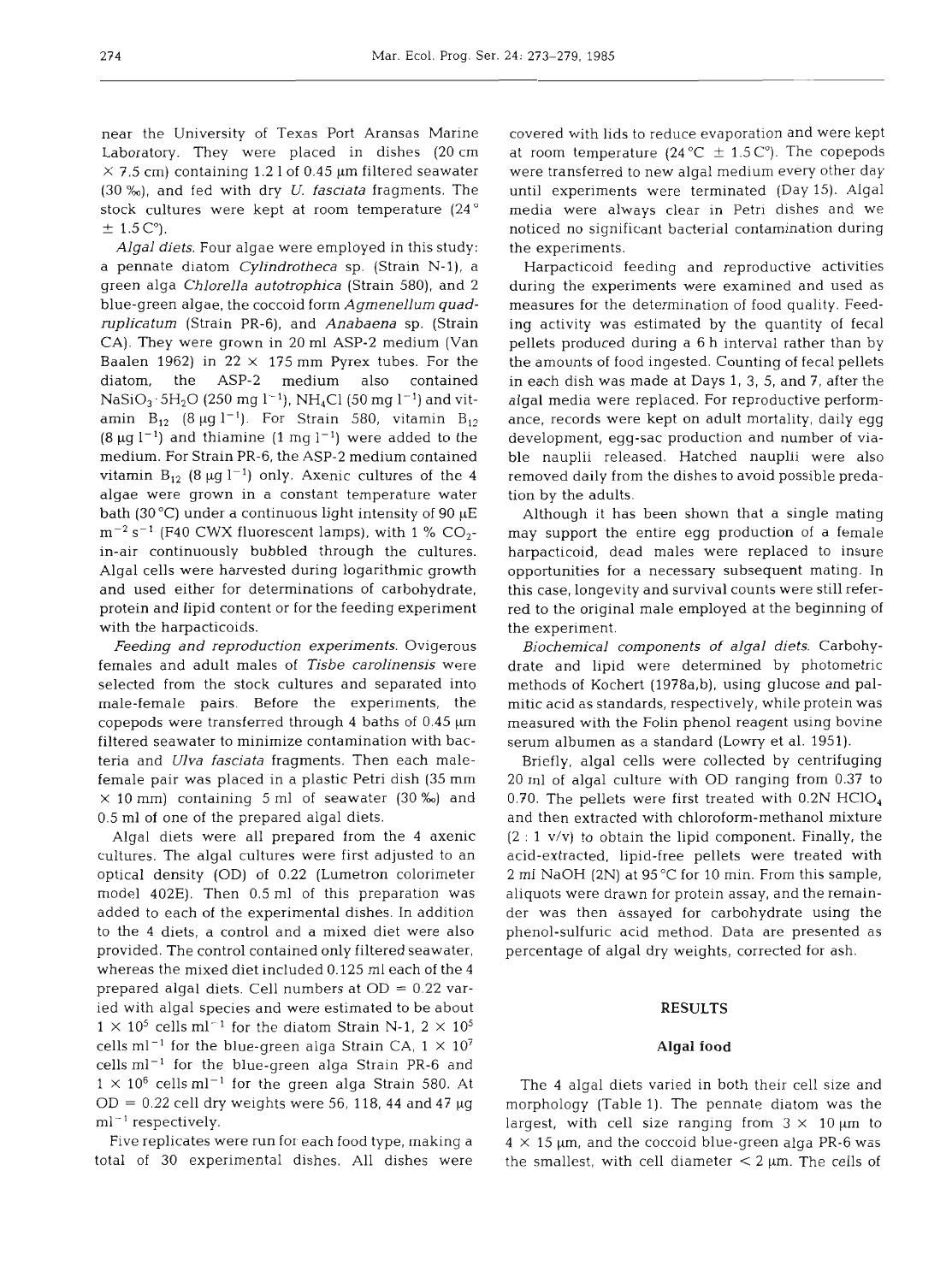| ٧ | I |
|---|---|

|                     |              |                      | Strain      |                                         |
|---------------------|--------------|----------------------|-------------|-----------------------------------------|
|                     | $PR-6$       | CA                   | 580         | $N-1$                                   |
| Type                | Blue-green   | Blue-green           | Green       | Diatom                                  |
| Typical habitat     | Tidal flats  | Tidal flats          | Estuaries   | Littoral zone                           |
| Form                | Unicellular  | Chained              | Unicellular | Pennate                                 |
| Cell size $(\mu m)$ | $1.5$ to $2$ | $4 \text{ to } 6$    | 3 to 4      | 3 to $4 \times 10$ to $15$ <sup>*</sup> |
|                     |              | (Heterocysts 6 to 7) |             |                                         |

Table 1. Characteristics of the 4 algal diets fed to *Tisbe carolinensis* 

the blue-green alga CA were also small but formed chains some 10 to 20 cells long. Heterocysts (thickwalled cells specialized for nitrogen-fixation), making up 10 to 12 % of the filament, were 6 to  $7 \mu m$  in diameter. In terms of dry weight per unit volume fed to *Tisbe carolinensis,* CA ranked first  $(118 \mu g \text{ ml}^{-1})$  followed by N-l, 580 and PR-6.

As expected, protein was the major component of the 4 algae and averaged about 50 % of dry weight. **A** ttest was performed comparing the 2 highest protein contents in the algal Strains PR-6 and N-l. The result was statistically significant (t = 5.31, df = 6,  $p < 0.05$ ), indicating that percentage protein in  $N-1$  (58 %) was significantly higher than that in PR-6 (50 %). Carbohydrate was the second major constituent in Strains PR-6, CA and 580, but ranked third in the diatom. Average percentage dry weights of carbohydrate in CA, 580, and PR-6, were 43, 41 and 40 % respectively, but in N-1 only about 12 %. Lipid level ranged from 5 to 24 % of dry weight, with the lowest value recorded in the blue-green alga PR-6, and the highest in the diatom N-l (Table 2).

## Effects of diets on copepods

Survival, feeding activity and production of *Tisbe carolinensis* nauplii in the 5 algal diets were deter-

mined and compared. The copepods survived best<br>the mixed die in which 100 % of both males remained alive during the 15 d experim<br>(Table 3). The worst survival (20 %) was recorded<br>the green alga 580, compared to 0 % in the those in the mixed diet.

Table 2. Major chemical composition of the 4 algal diets, expressed as percentage of dry weight  $\pm$  1 SD. n: number of observations

| Species<br>(Strain)       | Protein        | Carbohydrate   | Lipid          |
|---------------------------|----------------|----------------|----------------|
| Agmenellum quadruplicatum | $50.3 \pm 1.6$ | $39.5 \pm 1.8$ | $5.4 \pm 0.6$  |
| $(PR-6)$                  | $(n = 4)$      | $(n = 2)$      | $(n = 2)$      |
| Anabaena sp.              | $49.6 \pm 2.0$ | $43.1 \pm 2.5$ | $5.5 \pm 1.6$  |
| (CA)                      | $(n=4)$        | $(n = 2)$      | $(n = 2)$      |
| Chlorella autotrophica    | $48.5 \pm 6.8$ | $40.6 \pm 0.1$ | $13.5 \pm 2.9$ |
| (580)                     | $(n = 2)$      | $(n = 2)$      | $(n = 2)$      |
| Cylindrotheca sp.         | $57.6 \pm 2.2$ | $12.2 \pm 2.2$ | $24.3 \pm 4.2$ |
| $(N-1)$                   | $(n=4)$        | $(n = 4)$      | $(n = 4)$      |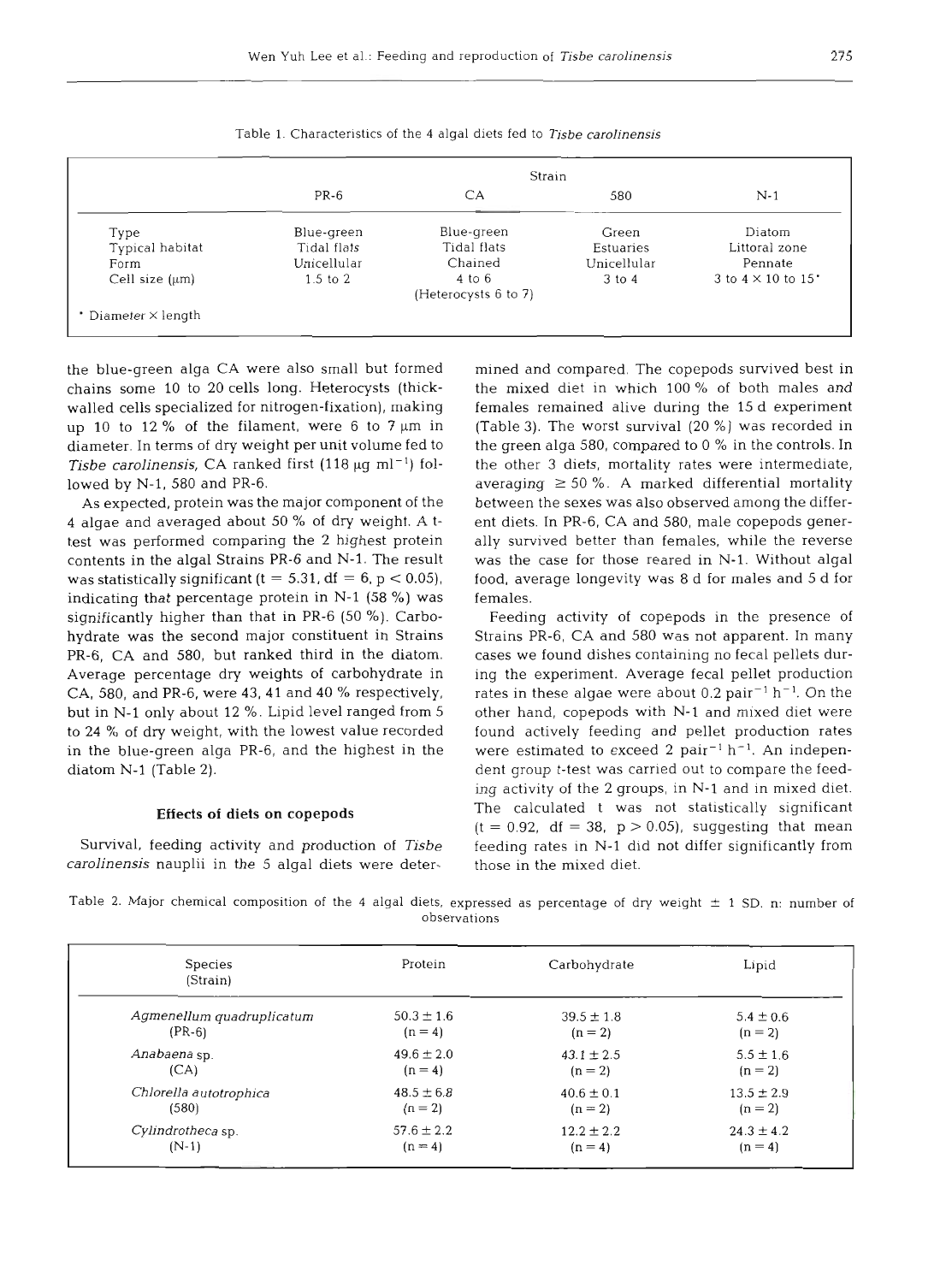| Diet                                                                        |          | Survival<br>$\%$ |                        | Longevity<br>(d)  |                                 |  |
|-----------------------------------------------------------------------------|----------|------------------|------------------------|-------------------|---------------------------------|--|
|                                                                             | Male     | Female           | Male                   | Female            | ± 1 SD<br>No. $pair^{-1}h^{-1}$ |  |
| Control                                                                     | $\Omega$ | $\overline{0}$   | $8 \pm 2.9(5^{\circ})$ | $4.8 \pm 2.2$ (5) | $0.1 \pm 0.2$ (20)              |  |
| $PR-6$                                                                      | 80       | 20               | $ \cdot$ $\cdot$       |                   | $0.2 \pm 0.1$ (20)              |  |
| CA.                                                                         | 100      | 40               |                        |                   | $0.2 \pm 0.1$ (20)              |  |
| 580                                                                         | 40       | 0                |                        | $9.2 \pm 3.4$ (5) | $0.2 \pm 0.1$ (19)              |  |
| $N-1$                                                                       | 60       | 80               |                        |                   | $2.7 \pm 1.1$ (20)              |  |
| Mixture                                                                     | 100      | 100              |                        |                   | $2.4 \pm 0.7$ (20)              |  |
| * Number of observations<br>Dashes indicate copepods still alive after 15 d |          |                  |                        |                   |                                 |  |

Table 3. *Tisbe carolinensis.* Survival and feeding activity in 5 algal diets and control

Two size classes of fecal pellets had been noticed during the feeding experiment. The larger pellets were estimated to be 33.4  $\times$  140  $\mu$ m (n = 20) and the smaller ones were about half the size. This difference in pellet size is believed to be associated with the sexual dimorphism of **Tisbe** *carolinensis,* in which adult females were almost twice as large (0.60 to 0.85 mm) as adult males (0.40 to 0.45 mm). If experiments are carefully designed in future studies, differential feeding behavior between sexes should be detectable.

Reproductive performance during the experiment was estimated for copepods feeding on the 5 algal diets (Table 4). A l-way ANOVA was performed comparing mean brood production of the 6 groups (including controls). The derived F was statistically significant  $(F = 15.08, df = 5, 24, p < 0.05)$ , indicating that there was a relation between reproduction and algal diet. The strength of the relation, as expressed by etasquared, was strong (0.76). A Duncan's multiple range test further divided the 6 groups into **2** homogeneous subsets. One subset included copepods fed on Strains PR-6, 580, CA and the control, while the other encompassed copepods provided with N-l and the mixed diet. Mean brood production by the latter groups (2.6 to 3.0 broods) was significantly higher than that by the former groups (0 to 0.4 broods). Within subsets, the means were not significantly different from each other.

Egg-sac formation and hatching times showed similar trends to those observed for the mean brood production. Oviposition for copepods in the diatom N-l and in the algal mixture took 24 to 33 h and these eggs, on average, hatched 3 d later. Accordingly, the estimated time interval between production of **2** egg sacs was 4 to 4.5 d. On the other hand, copepods in the control or with Strains PR-6, CA and 580 produced either few egg sacs or none, which made the determination of production intervals difficult or impractical.

The maximum number of offspring (635) produced during the experiment was obtained with copepods fed the diatom N-l, while the least (46) was with those fed PR-6. Although the mixed algal diet was seemingly nutritionally equivalent to Strain N-l alone, as to its effects on brood production, egg-sac formation  $(t = 1.72, df = 26, p > 0.05)$  and embryonic development (t = 1.41,  $df = 22$ ,  $p > 0.05$ ), the total number of nauplii released in the mixture was much fewer (378).

|  | Table 4. Tisbe carolinensis. Reproductive performance estimated for 5 algal diets and control over 15 d |  |  |  |  |  |  |  |  |  |
|--|---------------------------------------------------------------------------------------------------------|--|--|--|--|--|--|--|--|--|
|--|---------------------------------------------------------------------------------------------------------|--|--|--|--|--|--|--|--|--|

| Algal diet | Mean brood<br>production<br>± 1 SD<br>$No. pair-1$ | Mean<br>naupliar<br>production<br>$No. broad-1$ | Total<br>naupliar<br>production | Egg-sac<br>formation<br>time $\pm$ 1 SD<br>h | Embryonic<br>development<br>time $\pm$ 1 SD<br>h |
|------------|----------------------------------------------------|-------------------------------------------------|---------------------------------|----------------------------------------------|--------------------------------------------------|
| Control    | 0(5")                                              | 24.2                                            | 121                             | _                                            |                                                  |
| $PR-6$     | 0(5)                                               | 9.2                                             | 46                              |                                              |                                                  |
| CA.        | $0.4 \pm 0.6(5)$                                   | 26.1                                            | 183                             | $48 \pm 34$ (2)                              | $96 \pm 34$ (2)                                  |
| 580        | $0.2 \pm 0.5$ (5)                                  | 8.0                                             | 48                              | 96<br>(1)                                    | 72<br>(1)                                        |
| $N-1$      | $3.0 \pm 1.7$ (5)                                  | 35.9                                            | 635                             | $24 \pm 0(15)$                               | $68 \pm 20$ (12)                                 |
| Mixture    | $2.6 \pm 0.6$ (5)                                  | 23.6                                            | 378                             | $33 \pm 21$ (13)                             | $77 \pm 10(12)$                                  |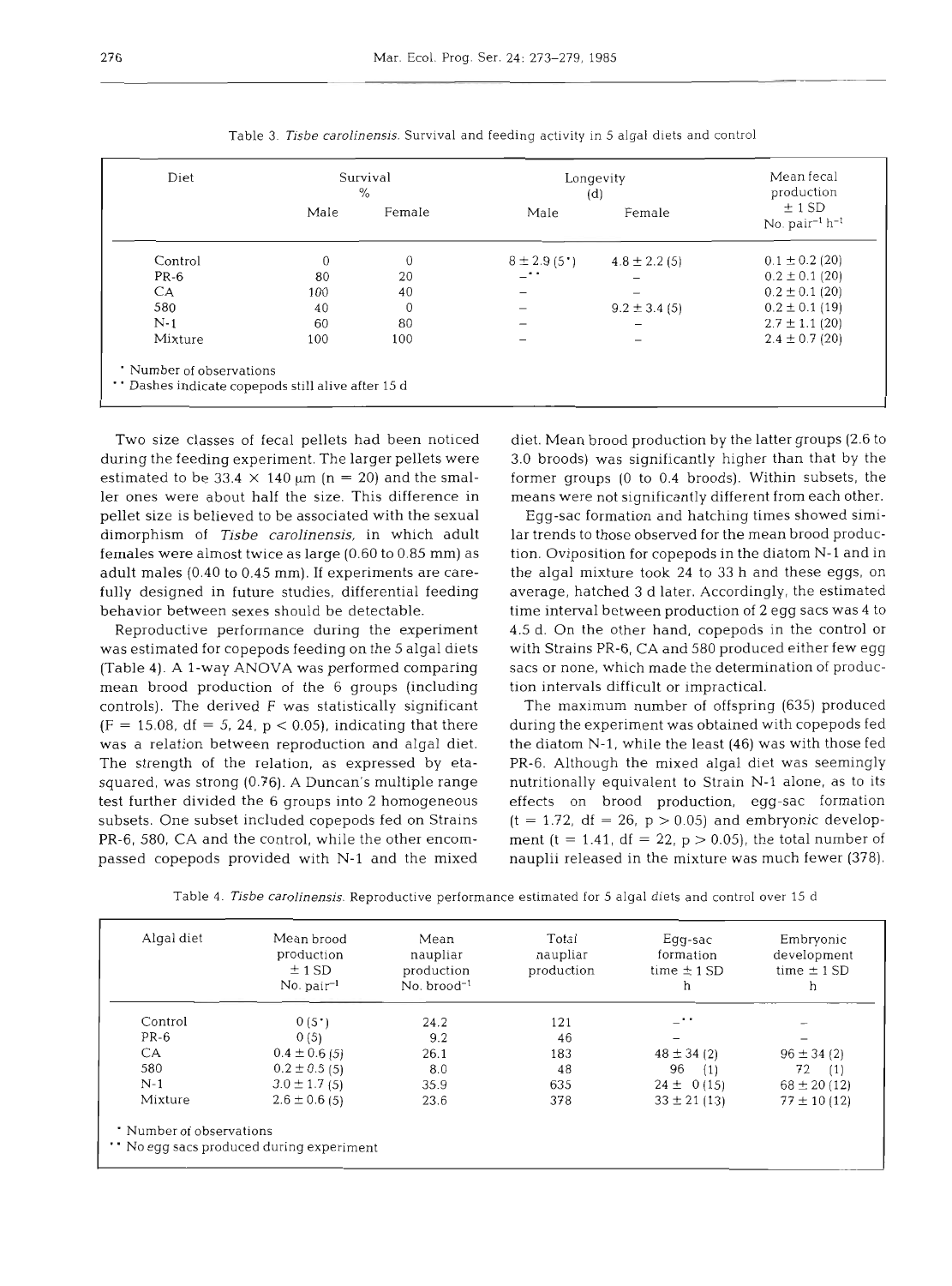Accordingly, copepods reared on the mixed diet had smaller brood size, averaging about 12 nauplii fewer per brood (Table 4).

## **DISCUSSION**

A combination of different algae has been shown to be a better diet than monoxenic algal cultures, and it is assumed that a mixed diet generally provides a more balanced nutrition, including vitamins, minerals and trace elements necessary for animals' survival, growth and reproduction (Provasoli et al. 1959, Harris 1977, Zurlini et al. 1978). Results from the present study support this assumption. However, it also appeared that *Tisbe carolinensis* performed equally well or even better when it was provided exclusively with the diatom Strain N-l. Since no experiments were carried out to compare the food value of the mixed diet with and without N-l diatom, the nutritional role of this diatom in the mixture cannot be determined at present.

Microscopic examinations of the mouthparts of *Tisbe carolinensis* showed that they were more likely to be surface browsers rather than suspension feeders due to absence of heavy setose in their maxillae and maxillipeds. The diatom N-l with its larger cell size was thus much preferred to the smaller strains (PR-6, CA or 580) and was consumed at higher rates.

Sexual dimorphism in size has been noted for many harpacticoids (Lang 1948, Volkmann-Rocco 1972, Hicks 1980b). Adult females tend to be larger than males. Male *Tisbe carolinensis* average about 50 to 60 % of the female length (from rostrum to caudal rami). The ecological significance of sexual dimorphism could be manifold, such as for sex recognition or for reduction of intraspecific competition for food sources. The size differences in feeding apparatus and hence the divergence in food choice between males and females may therefore account for the differential sex mortality encountered in the 3 algal diets (PR-6, CA and 580). Under the stress of small food particles, the smaller adult males may benefit because their smaller feeding appendages allow them to utilize the food more efficiently than the larger females.

The association between blue-green algae and harpacticoids in the near-shore benthic marine environment is less well-defined when compared with its pelagic counterpart of *Trichodesmiurn* sp. and *Macrosetella gracilis* (Bjornberg 1965, Calef & Grice 1966, Roman 1978). Blue-green algae and some green algae are generally believed to be poorly utilized by herbivorous copepods. With Strains PR-6, CA and 580, *Tisbe carolinensis* produced fewer broods, smaller clutch size and fewer viable nauplii than copepods with Strain N-l or the mixture. Compared to controls,

harpacticoids in PR-6 and 580 also had lower naupliar production. Since the experiments started with gravid females, copepods reared in Strains PR-6 and 580 were expected to release at least as many nauplii as those in the control, even though the 2 algae were not ingested at all. These algae may, therefore, contain some inhibitors for T. *carolinensis*. Additionally, we observed during the experiment that naupliar development was arrested in some eggs and these eggs eventually decayed. Dropping egg mass from females had also been occasionally found in dishes of 2 diets (PR-6 and 580), and this was in contrast to the normal developmental process in which the egg case was always retained until eggs hatched as Stage 1 nauplii. Harris (1977) noted a similar phenomenon for the harpacticoid *Scottolana canadensis* but considered it to be a response to a stress due to food deprivation (Hicks & Coull 1983).

The interval between consecutive egg sacs was estimated to be 4 to 4.5 d for copepods provided with N-l or the mixed diet. The interval included about 1 to 1.5 d for oviposition and 3 d for embryonic development. We have found no other studies dealing with this species and direct comparisons of egg production between related species were also difficult because experimental conditions such as diets and water temperature were different. However, more rapid production rates have been documented for littoral harpacticoids such as *Tigriopus brevicornis* and *T. japonicus.*  The former species, when provided with natural concentrations of particulate matter, was estimated to have an interval of 3 d, and a new egg sac was formed as soon as the previous one had hatched (Harris 1973). The latter species was reported to attain 11 broods within 25 d when held at 23°C (Takano 1971). Both food type and concentration were not specified.

In the present study, feeding activity is expressed as fecal pellet production. It is understood that the measurements illustrate only fecal passage and may not serve as evidence for digestion. Similarly, the protein analyses performed on the algal cells reflect only the total amount of protein, and do not discriminate between digestibilities or differences in essential amino acid content. Nevertheless, results on feeding and reproduction do imply that diatom N-l is a better diet, with regard to both its nutrition and digestibility, than Strains PR-6, CA or 580.

Harpacticoids are widely distributed in coastal waters and particularly abundant in phytal habitats (Moore 1973, Hicks 1980b). *In situ,* they were reported to feed on algae and settled organic particles and in turn, they were preyed upon by blennioid and gobiid fish (Zander & Heymer 1977, Roland 1978, Coull & Wells 1983, Huh 1983). The actual functional relation between the harpacticoids and algal food sources,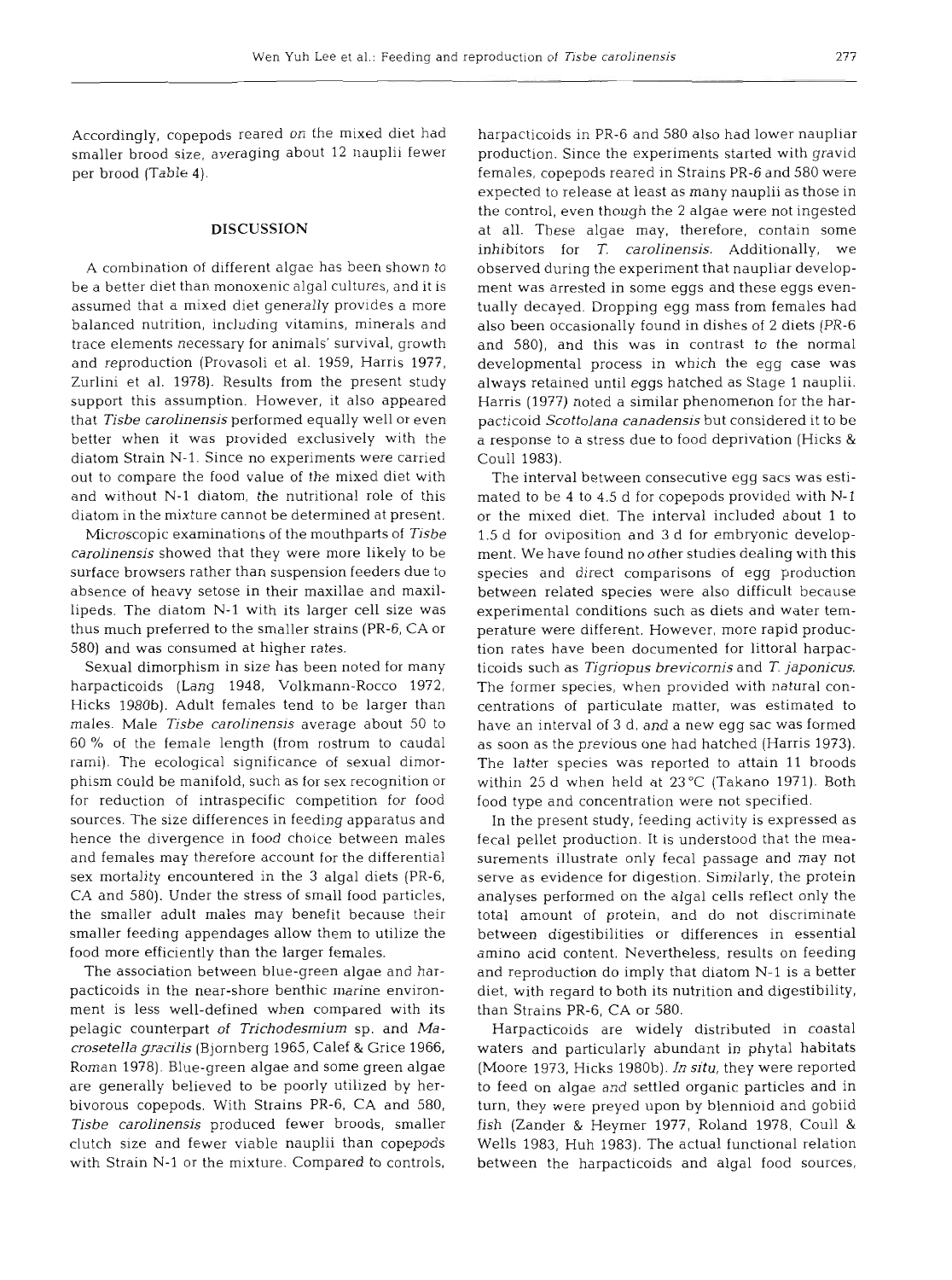however, still remains to be established (Coull & Bell 1979). The 4 algal strains employed in this study are common and may be seasonally abundant in coastal waters (Van Baalen 1962, Reimann & Lewin 1964). Hence, they may be encountered in places where **Tisbe** spp. occur. Results from the present study suggest that when small sized blue-green algae such as CA and PR-6 are dominant in the algal assemblages, it may lead to changes in the copepod population via initial lowering of feeding activity, female survival rates, and subsequent arrest of egg development and production. In conclusion, the present study documents the importance of the **3** factors - namely algal type, its nutritional content and cell size – and their effects as a whole on *Tisbe carolinensis* feeding and reproductive activity.

*Acknowledgements.* We thank Dr. B. Volkmann-Rocco, Instituto di Biologia del Mare, Venice, Italy, for assistance in identification of the harpacticoid *Tisbe carolinensis,* and Dr. W. Pulich, Jr. for critically reading this manuscript. Technical assistance provided by R. O'Donnell is greatly appreciated. This work was supported in part by the Caesar Kleberg Foundation for Wildlife conservation.

#### LITERATURE CITED

- Bjornberg, T. K. (1965). Observations on the development and the biology of the *Miracidae* Dana (Copepoda, Crustacea). Bull. mar. Sci. 15: 512-520
- Brown, T. J., Sibert, J. R. (1977). Food of some benthic harpacticoid copepods. J. Fish. Res. Bd Can. 34: 1028-1031
- Calef, G. W., Grice, G. D. (1966). Relationship between the blue-green alga *Trichodesmium thiebautii* and the copepod *Macrosetella gracilis* in the plankton off northeastern South America. Ecology 47: 855-856
- Coull, B. C.. Bell. S. S. (1979). Perspectives of marine meiofauna1 ecology. In: Livingston, R. J. (ed.) Ecological processes in coastal and marine systems. Plenum Press. New York. p. 189-216
- Coull, B. C., Wells, J. B. J. (1983). Refuges from fish predation: experiments with phytal meiofauna from the New Zealand rocky intertidal. Ecology 64: 1599-1609
- Dethier, M. N. (1980). Tidepools as refuges: predation and the limits of the harpacticoid copepod *Tigriopus californicus*  (Baker). J. exp. mar. Biol. Ecol. 42: 99-111
- Fujita, S. (1973). Importance of zooplankton mass culture in producing marine fish seed for fish farming. Bull. Plankton Soc. Japan 20: 49-53
- Fukusho, K., Hara, O., Iwamoto, H., Kitajima, C. (1977). Mass production of the copepod *Tigriopus japonicus,* in combination with the rotifer, *Brachionusplicatilis,* feedlng baking yeast and using large-scale outdoor tanks (April-August). Bull. Nagasaki Pref. Inst. Fish. 3: 33-40
- Harris, R. P. (1973). Feeding, growth, reproduction and nitrogen utilization by the harpacticoid copepod. Tigriopus *brevicornis.* J. mar. biol. Ass. U.K. 53: 785-800
- Harris, R. P. (1977). Some aspects of the biology of the harpacticoid copepod, *Scottolana canadensis* (Willey), maintained in laboratory culture. Chesapeake Sci. 18: 245-253
- Heinle, D. R., Harris, R. P,, Ustach, J. F., Flemer, D. A. (1977).

Detritus as food for estuarine copepods. Mar. Biol. 40: 341-353

- Hicks, G. R. F. (1977). Species composltion and zoogeography of marine phytal harpacticoid copepods from Cook Strait, and their contributions to total phytal meiofauna. N.Z. J1 mar. Freshwat. Res. 11: 441-469
- Hicks, G. R. F. (1980a). Seasonal and geographic adaptation to temperature and salinity in the harpacticoid copepod *Zaus spinatus sp~natus* Goodsir, *J.* exp. mar. Biol. Ecol. 42: 253-266
- Hicks, G. R. F. (1980b). Structure of phytal harpacticoid copepod assemblages and the influence of habitat complexity and turbidity. J. exp. mar. Biol. Ecol. 44: 157-192
- Hicks, G. R. F.. Coull, B. C. (1983). The ecology of marine meiobenthic harpacticoid copepods. Oceanogr. mar. Biol. A. Rev. 21: 67-175
- Huh, S. H. (1983). Seasonal variations and trophic relationships among concentrated populations of small fishes in seagrass meadows. Ph. D, thesis, Univ. of Texas, Austin
- Ivester, M. S., Coull, B. C. (1977). Niche fractionation studies of two syrnpatric species of *Enhydrosoma* (Copepoda, Harpacticoida). Mikrofauna Meeresboden 61: 137-151
- Kahan, D., Uhlig, G., Schwenzer, D., Horowitz, L. (1982). A simple method for cultivating harpacticoid copepods and offering them to fish larvae. Aquaculture 26: 303-310
- Kochert, G. (1978a). Carbohydrate determination by the phenol-sulfuric acid method. In: Hellebust, J. A., Craigie, J. S. (ed.) Handbook of phycological methods - physiological and biochemical methods. Cambridge University Press, London, p. 96-97
- Kochert, G. (1978b). Quantitation of the macromolecular components of microalgae. In: Hellebust, J. A., Craigie, J. S. (ed.) Handbook of phycological methods - physiological and biochemical methods. Cambridge University Press, London, p. 189-195
- Lang, K. (1948). Monographie der Harpacticiden. Hakan Ohlssons Boktryckeri, Lund
- Lee, J. J., Tietjen, J. H., Garrison, J. R. (1976). Seasonal switching in the nutritional requirements of *Nitocra typica,* a harpacticoid copepod from salt marsh aufwuchs communities. Trans. **Am.** microsc. Soc. 95: 628-637
- Lowry. 0. H., Rosebrough, N. J., Farr, A. L., Randall, R. J. (1951). Protein measurement with the Folin phenol reagent. J. biol. Chem. 193: 265-275
- McIntyre, **A.** D. (1969). Ecology of marine meiobenthos. Biol. Rev. 44: 245-290
- Meyer-Reil, L. A., Faubel, A. (1980). Uptake of organic matter by meiofauna organisms and interrelationships with bacteria. Mar. Ecol. Prog. Ser. 3: 251-256
- Moore, P. G. (1973). The kelp fauna of northeast Britain. 11. Multivariate classification: turbidity as an ecological factor. J. exp. mar. Biol. Ecol. 13: 127-163
- Provasoli, L., Shiriashi, K., Lance, J. R. (1959). Nutritional idiosyncracies of *Artemia* and *Tigriopus* in monoxenic culture. Ann. N.Y. Acad. Sci. 77: 250-261
- Reimann, B. E. F., Lewin, J. C. (1964). The diatom genus *Cylindrotheca* Rabenhorst (with a reconsideration of *Nitzschia closterium).* J. *R.* microsc. Soc. 83: 283-296
- Rieper, M. (1978). Bacteria as food for marine harpacticoid copepods. Mar. Biol. 45: 337-345
- Roland. W. (1978). Feeding behaviour of the kelp clingfish *Rimicola muscarurn* residing on the kelp *Macrocystis ~ntegrifolia.* Can. J. Zool. 56: 711-712
- Roman, M. R. (1978). Ingestion of the blue-green alga *Trichodesmium* by the harpacticoid copepod, *Macrosetella gracilis.* Limnol. Oceanogr 23: 1245-1 248
- Takano, H. (1971). Breeding experiments of a marine littoral